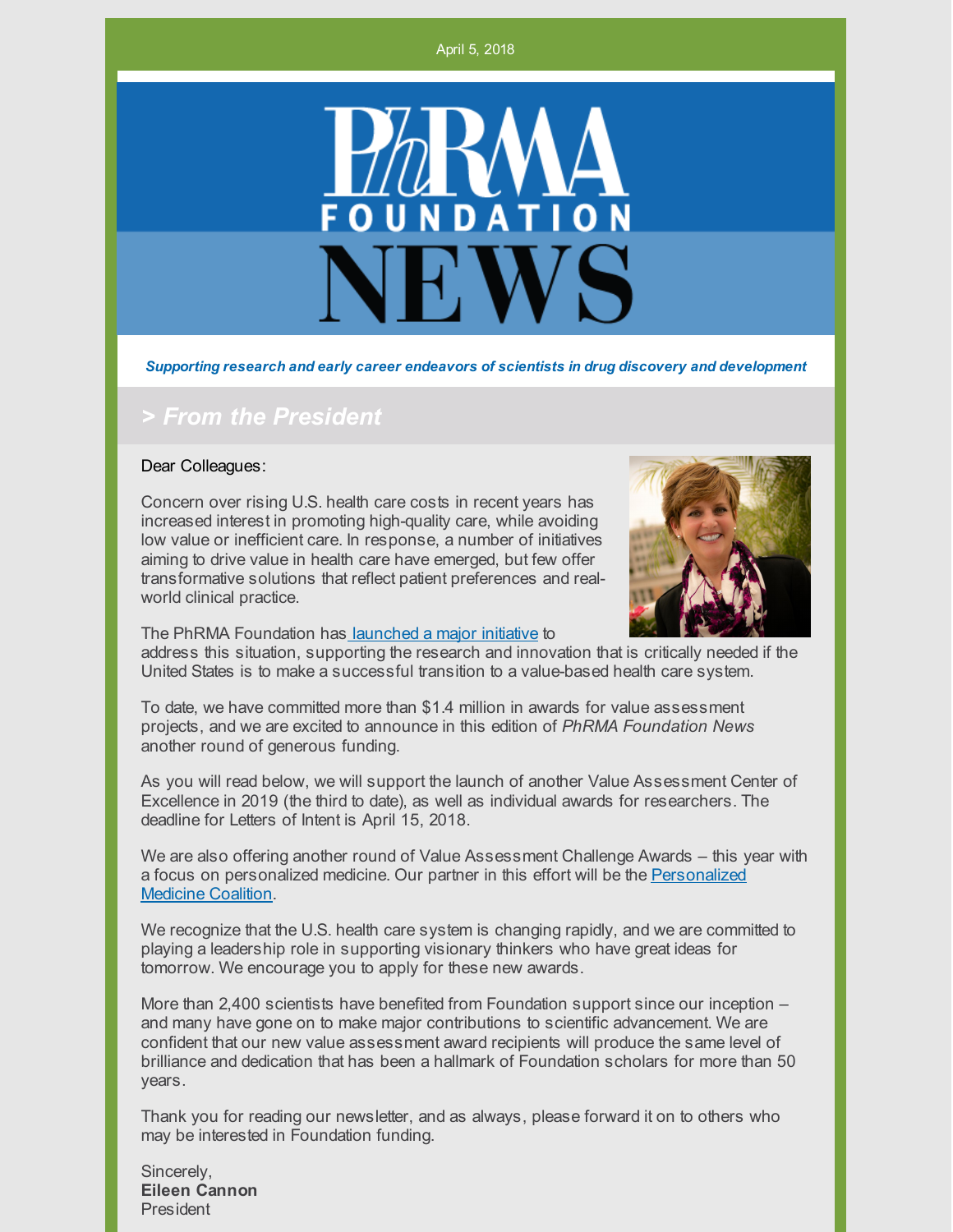## *> Note These Award Application Deadlines!*

The application deadline for letters of intent for the Foundation's Value [Assessment](http://www.phrmafoundation.org/2018-awards/value-assessment-initiative/research-awards-1/) Research Awards and Center of [Excellence](http://www.phrmafoundation.org/2018-awards/value-assessment-initiative/center-of-excellence-awards-1/) Awards is **April 15, 2018**. The application deadline for letters of intent for the Value [Assessment](http://www.phrmafoundation.org/wp-content/uploads/2018/04/PhRMAFoundation_ValueAssessmentRFP_ChallengeAward-0402.pdf) Challenge Awards is **May 24, 2018**.

# **Value Assessment**



### **Funding for Value Assessment Research Projects Announced**

The PhRMA Foundation is again offer significant funding to support the development of transformative strategies to better assess the value of medicines and health care services while improving patient outcomes and reducing inefficiency in health care. **Letters of intent for the new funding will be due April 15, 2018.**

Funds provided by the Foundation via its 2019 awards will support the establishment of a Center of Excellence and individual grants supporting the work of researchers focused on value-based health care.

The Foundation is encouraging initiatives that will help determine true value in health care, including solutions that reflect patient preferences, real-world clinical practice, and effective measurement and methodologies.

Our Value [Assessment](http://www.phrmafoundation.org/2018-awards/value-assessment-initiative/) Initiative has awarded more than \$1.4 million so far -- induding support for the establishment of two national centers of excellence and new research projects (see stories below).

Here are the details of our new funding opportunities:

#### **2019 Center of Excellence Awards**

Applicants interested in funding to establish a Center of Excellence will be required to submit a letter of intent, followed by detailed proposals for the development of multidisciplinary, collaborative efforts to advance value assessment strategies and value-driven decision-making.

Candidates may view all of the application requirements by visiting the Center of [Excellence](http://www.phrmafoundation.org/2018-awards/value-assessment-initiative/center-of-excellence-awards-1/) Award page. Candidates should submit letters of intent by using this link: [https://www.surveymonkey.com/r/valueassessment2018.](https://www.surveymonkey.com/r/valueassessment2018)

#### **2019 Research Awards**

Applicants interested in funding for research will be required to submit a letter of intent, followed by detailed proposals for work that identifies and addresses challenges in research conducted to assess the value of medications and health care services.

Candidates may view all of the application requirements by visiting the [Research](http://www.phrmafoundation.org/2018-awards/value-assessment-initiative/research-awards-1/) Award page. Candidates should submit letters of intent by using this link: [https://www.surveymonkey.com/r/valueassessment2018.](https://www.surveymonkey.com/r/valueassessment2018)

### **Value Assessment Challenge Awards Now Available**

The Foundation will also provide Value Assessment Challenge Award funding in 2018, offering more than \$80,000 to papers that advance solutions to the following question:

*What are potentially transformative strategies and methods to define and measure value at all levels of decision making that are aligned with personalized/precision medicine?*

Our partner in offering the Challenge Awards this year is the [Personalized](http://www.personalizedmedicinecoalition.org/) Medicine Coalition.

Recipients of Challenge Awards will be honored and asked to present their winning papers at a publicforum in 2018. The winner of the challenge will receive \$50,000, the runner up will receive \$25,000 and third and fourth place awardees will receive \$5,000.

The Challenge Award application process will have two stages:

1) Candidates should submit letters of intent via email to the Foundation no later than May 24, 2018 to initiate the application process.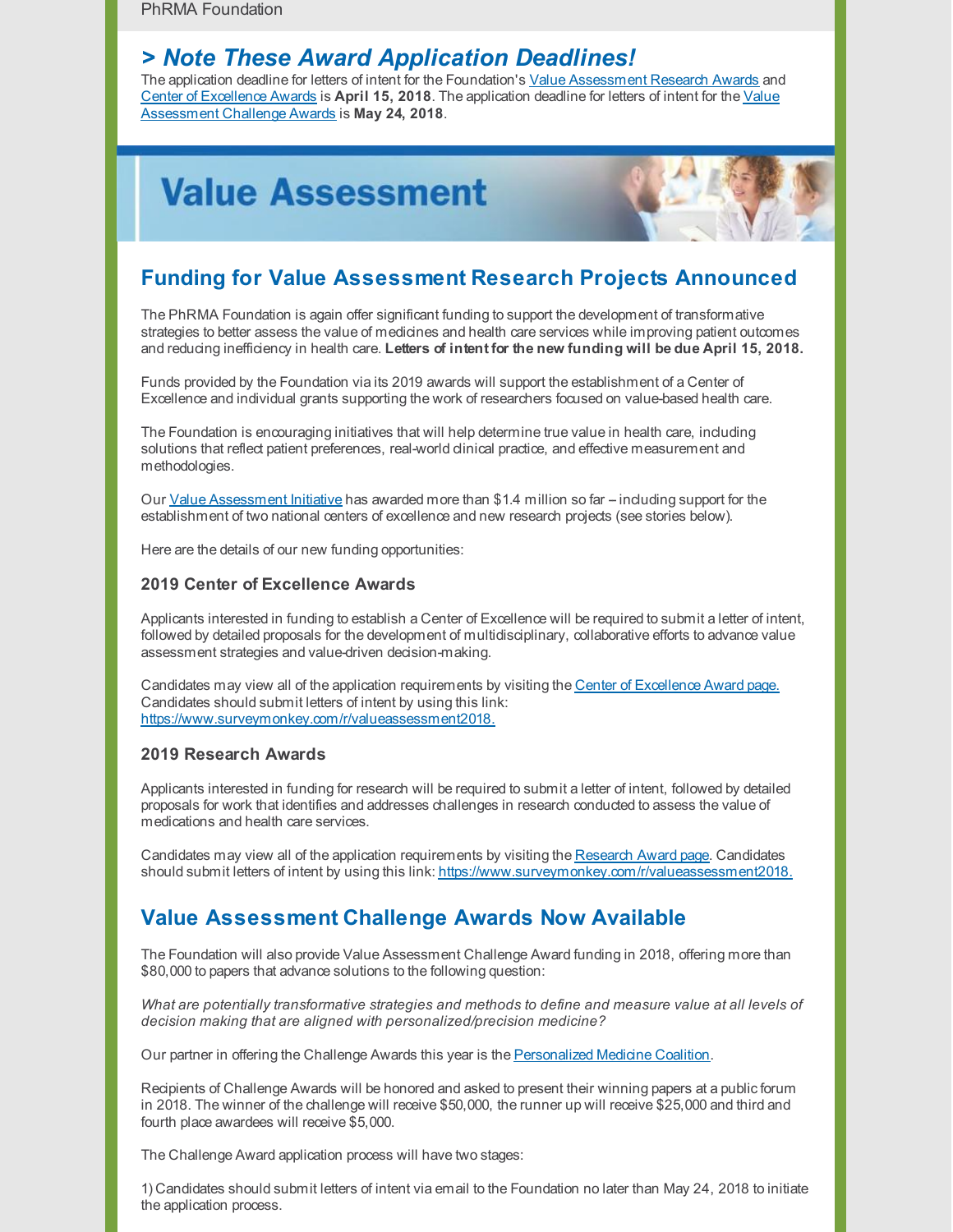2) Qualified applicants will be contacted no later than June 15, 2018, with a request to submit the full paper describing their response to the challenge question.

Winners of the Challenge Award will be asked to become part of the Value Assessment Research Network, which will be established to encourage collaboration and dissemination of findings that emerge from various projects the Foundation is supporting through its Value Assessment Initiative.

The Foundation will host a public forum in 2018 to highlight activities funded by the Initiative.

For more application details about the Value Assessment Challenge Awards, please download a PDF of our Request for [Proposals](http://www.phrmafoundation.org/wp-content/uploads/2018/04/PhRMAFoundation_ValueAssessmentRFP_ChallengeAward-0402.pdf).

### **2018 Centers of Excellence and Researchers Receive Funds**

The Foundation's 2018 Value Assessment Awards are supporting significant research and innovation efforts in the United States to advance value-based care.

Two Value Assessment Centers of Excellence have been established – one administered by consulting organization **Altarum** (with its core partner, **V-BID Health**) and the other by the **University of Maryland, Baltimore**. Both centers received grants of \$500,000 to support their work.

The Foundation has also provided \$100,000 grants for three national value assessment researchers: **Shelby D. Reed, PhD**, of the Duke Clinical Research Institute; **Josh J. Carlson, Ph**D, of the University of Washington; and **Gillian Sanders Schmidler, PhD**, of Duke-Margolis Center for Health Policy.



### **Lo-Ciganic: On the Front Lines in the Effort to Reduce Problematic Opioid Use**

**Wei-Hsuan Jenny Lo-Ciganic, PhD, MSCP, MS**, is an assistant professor in the University of Arizona College of Pharmacy, Department of Pharmacy, Practice and Science. She received a PhRMA Foundation Research Starter Grant in Health Outcomes in 2017.

Dr. Lo-Ciganicis a pharmcoepidemiologist and biostatistician with interests in medication adherence to essential chronic medications, drug safety, cancer prevention, quality and value of prescribing, and diffusion of new drugs for chronic disease management, especially among vulnerable or minority populations.



Her Foundation grant is supporting her efforts to develop prediction algorithms for identifying patients at risk of problematic opioid use – which is currently a challenge as the nation confronts a growing opioid epidemic. Prescription opioid overdose deaths have more than quadrupled since 1999.

Dr. Lo-Ciganicreceived her pharmacy degree from National Taiwan University (Taipei, Taiwan) in 2003, and an MS in clinical pharmacy from National Cheng-Kung University (Tainan, Taiwan) in 2005. She also completed an MS in biostatistics at the University of Pittsburgh in 2010 and received her PhD in epidemiology at the University of Pittsburgh in 2013. Prior to arriving at the University of Arizona, she worked as a postdoctoral associate for the Center for Pharmaceutical Policy and Prescribing at the University of Pittsburgh Health Policy Institute.

"The Foundation grant has been essential to my opioid-use research," Dr. Lo-Ciganicsaid. "I am hopeful that eventually this work will help health care providers better allocate resources for target interventions to prevent problematic opioid use – and I'm very grateful to the Foundation for its help in this endeavor."

# *> Journal Publishes Papers from Foundation Conference on CER*

The *Journal of Comparative Effectiveness Research (CER)* has published three articles highlighting the work and recommendations of a national conference aimed at advancing and improving CER, convened last year by the PhRMA Foundation and the Academy of Managed Care Pharmacy.